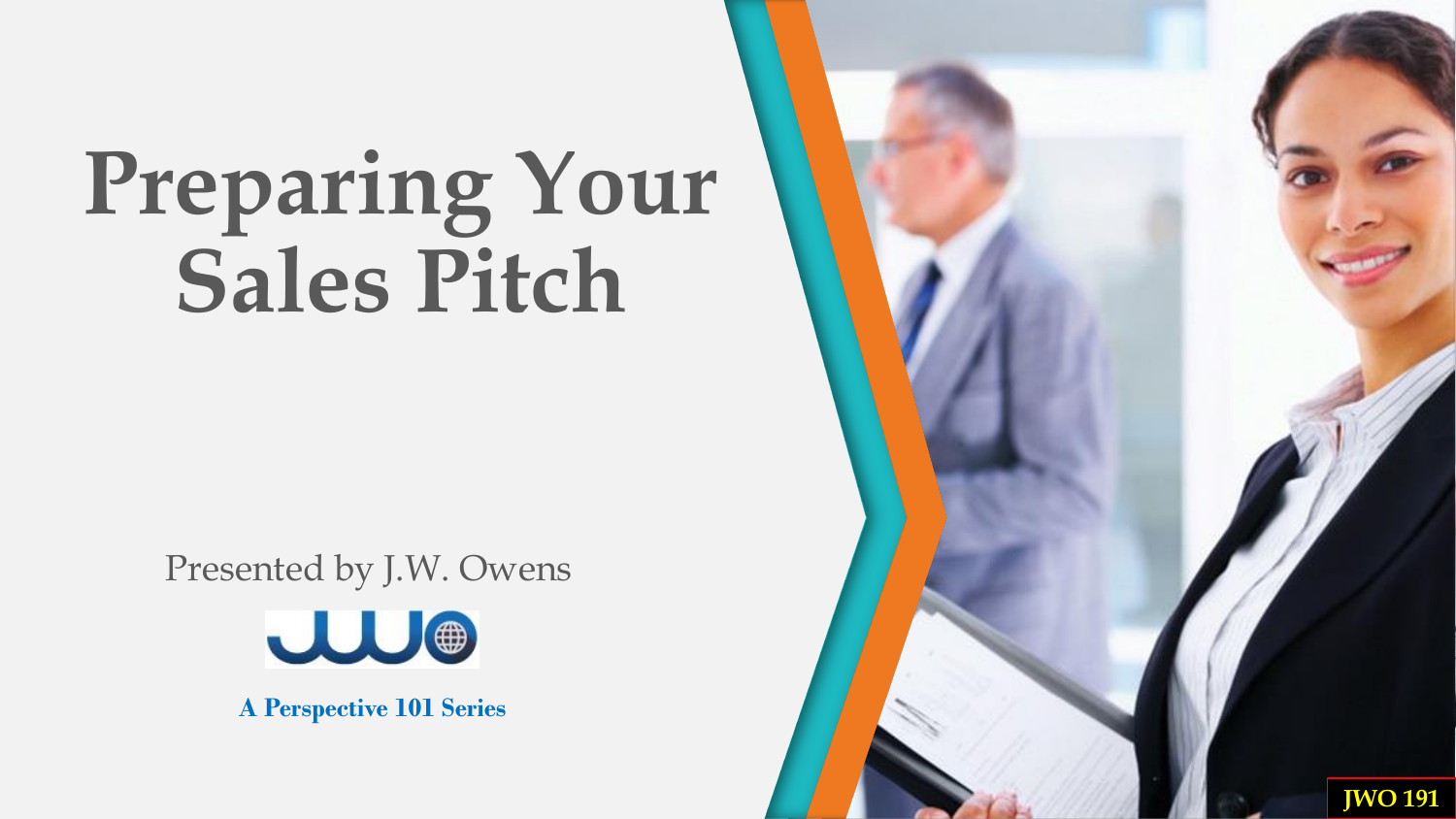At some point in the sales process we need to make our pitch. This is an area where most salespeople could do a lot better. Most people in sales present a standard pitch that all their customers get to hear. This doesn't work! People are different and buy for different reasons.

When people buy things buyers have what we call buying criteria. These are the overriding reasons for buying that are most important to them.

Different people buy for different reasons. Having trained many salespeople I have learned that their customers buy for different reasons and these can be summarized as image, performance, finance and RESULTS.

Image, or ego is a big motivator for some people. They love the look so much about their status. Other people are interested in performance issues.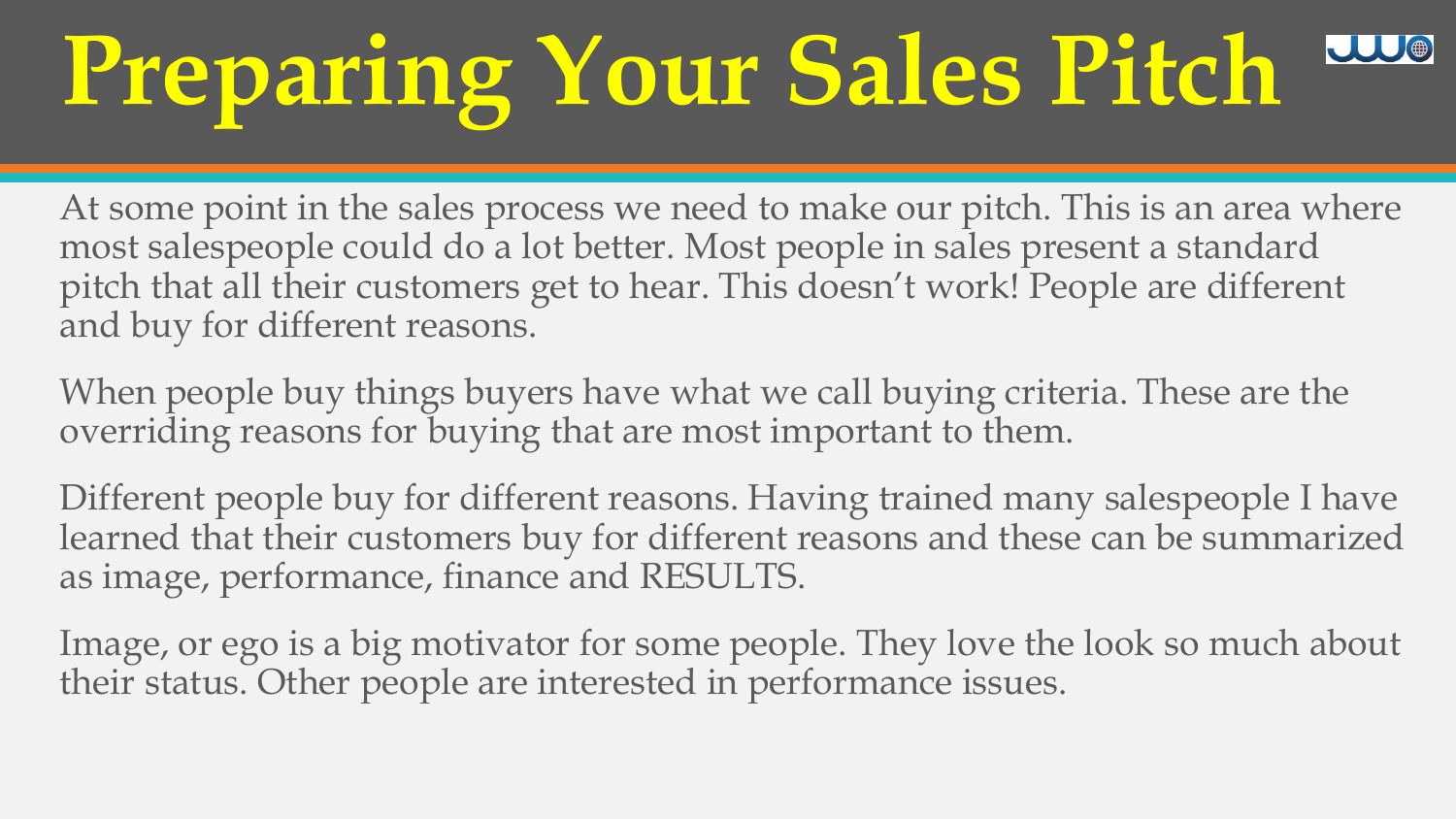So, before you prepare a sales pitch, you need to understand what is going to motivate your customer to buy from you.

- What is important to them?
- What are their priorities and needs?

On my training courses I stress the importance of asking questions in a controlled and structured way.

Many salespeople lack the self-discipline to plan and prepare their questioning strategy.

Their lack of professionalism excludes them from the top 5% of salespeople who make all the money.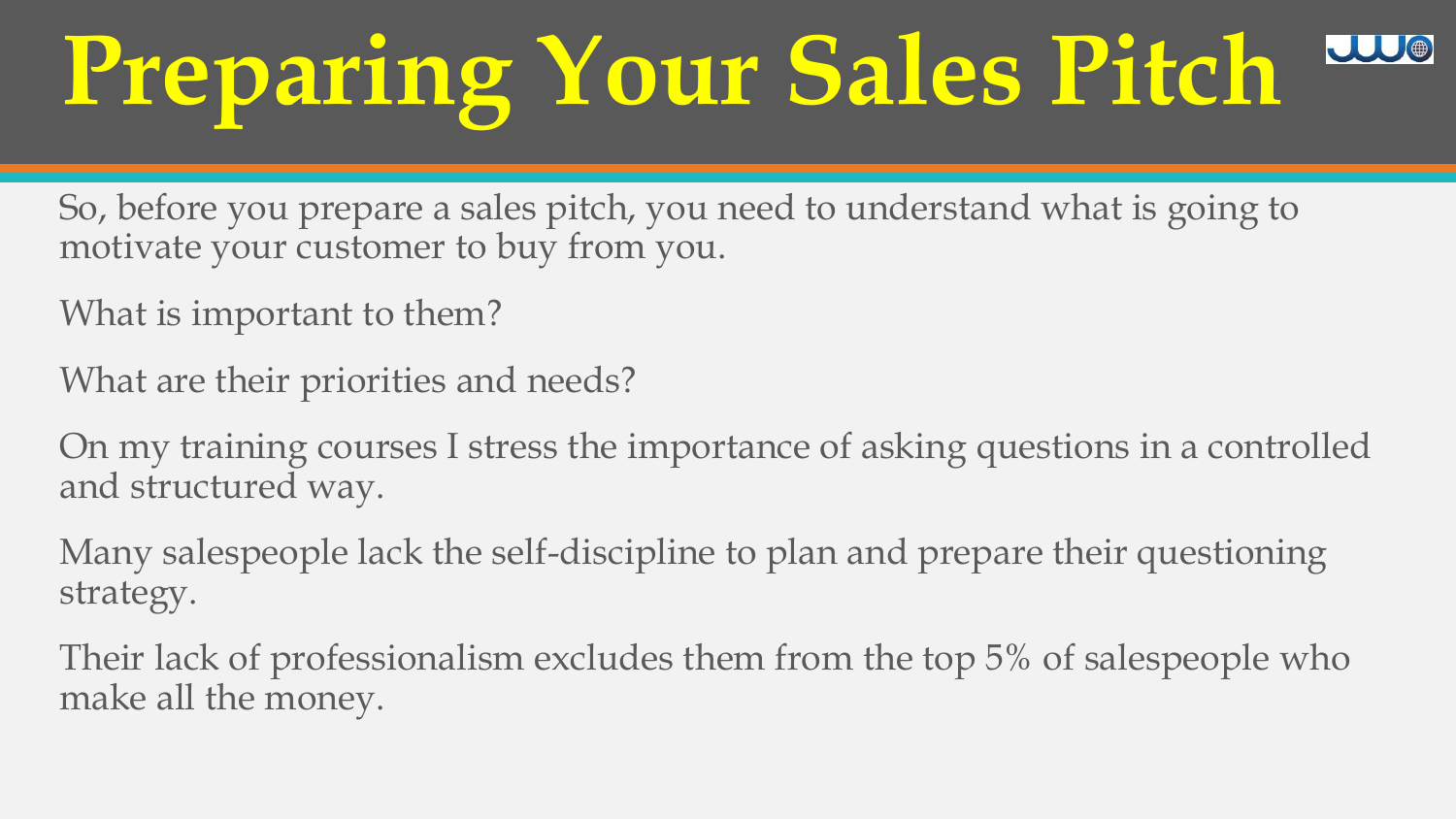**Here are the areas we need to probe into if we are going to successfully identify facts, opinions, needs and feelings that will enable us to put together a sales pitch that is truly persuasive:** 

• **The contact.** The person we are meeting with. We need to find out about them and what motivates them

• **The organization.** This is the company they work for. What is happening in their business? How might changes in their business provide us with selling opportunities?

• **The decision making process.** How do they make decisions, who gets involved and what are the relevant timescales?

• **Current suppliers.** Who are they buying from at the moment and how well is the competition performing?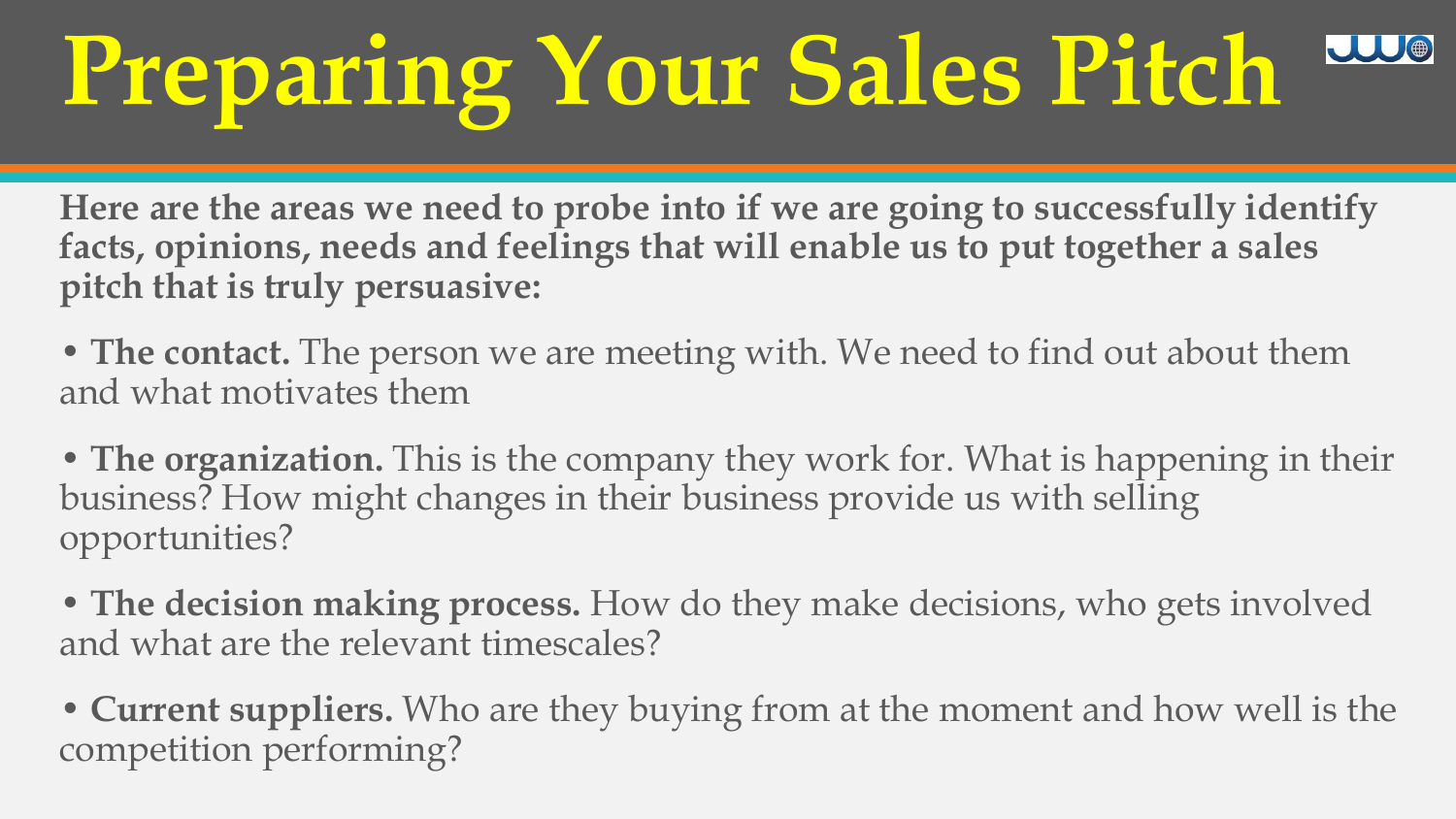#### **Competition.**

Are we in a bidding situation with other companies to compete against?

- **Finance.** What budgets have they prepared? What is their perception of price?
- **Problems.** What are the current issues that we need to help them solve? All selling is problem solving. What are their problems?
- **Needs.** What are their buying criteria? What do we need to provide to make us their choice of supplier?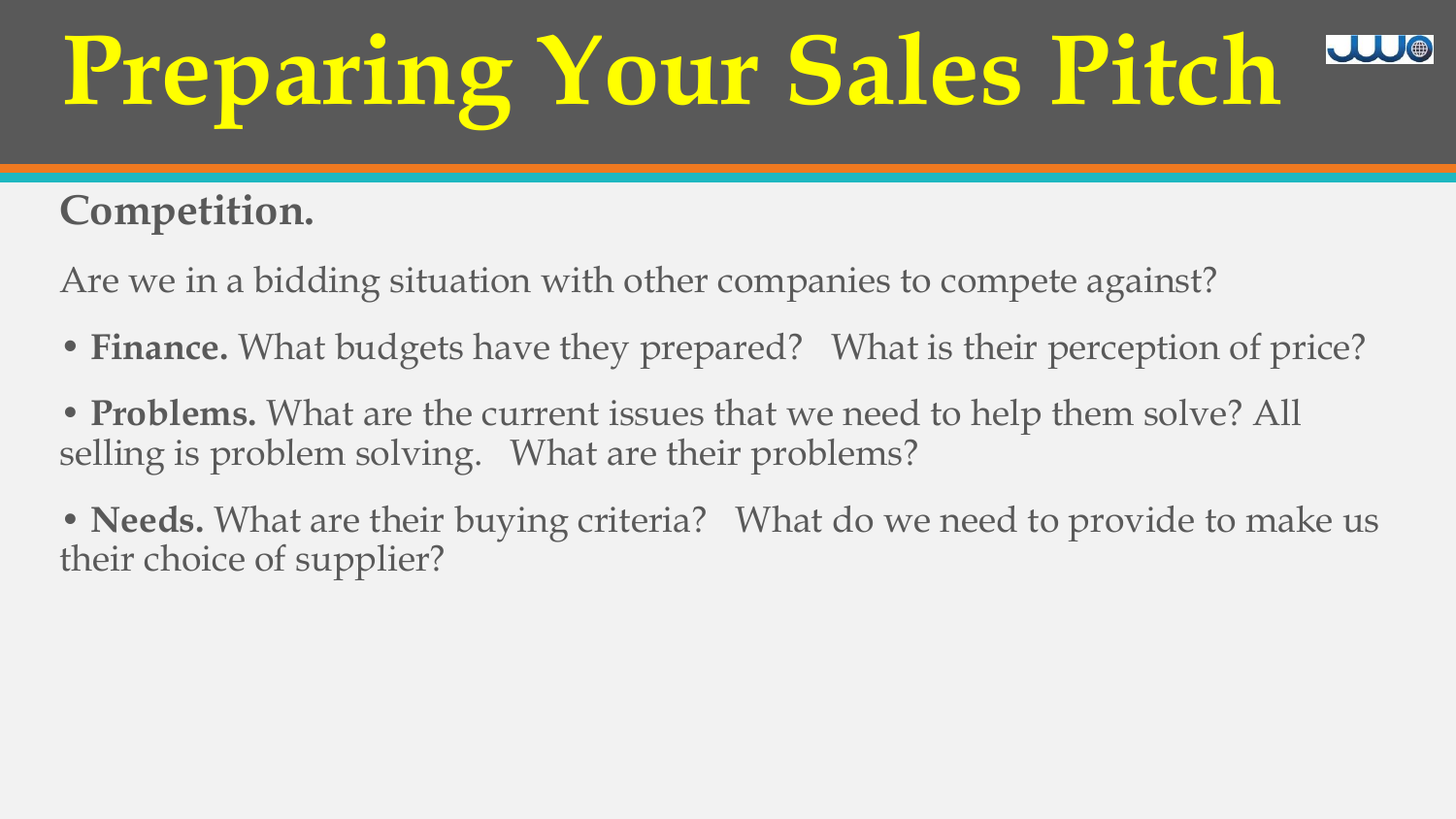Once you have all this information you are ready to begin preparing your pitch. **Here are some more ideas:** 

- **1. Identify which services or products** the customer is interested in
- **2. Establish your objectives.** Set yourself more than one objective so you have a fall back position if you fail to make the sale
- **3. Clarify what style and length of presentation the customer wants**: for example, a full blown PowerPoint presentation, a product demonstration or a short briefing followed by a discussion
- 4. Establish the key message you want the customer to take away from your presentation - the main benefit, or set of benefits that make your offering attractive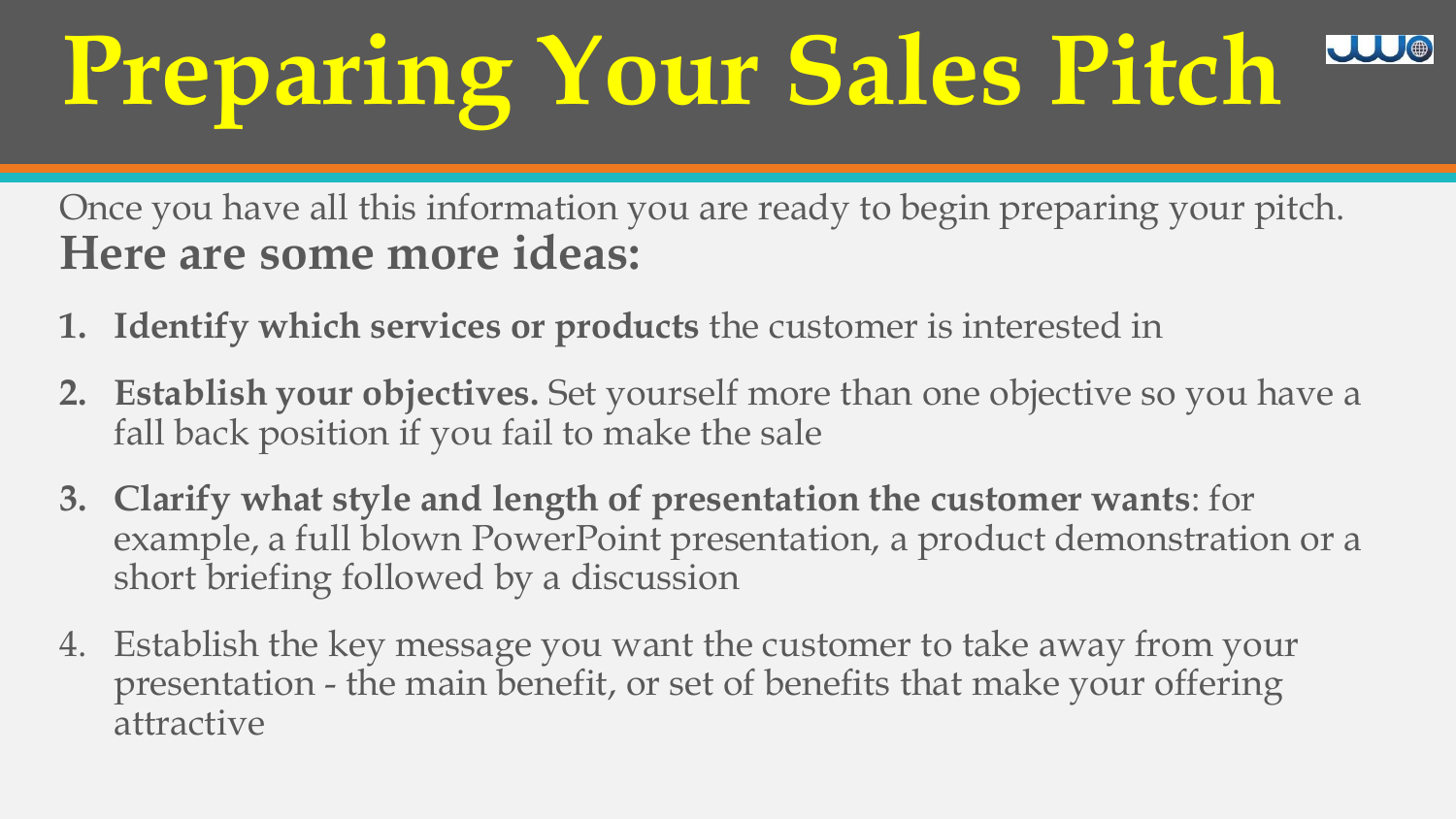**5. Establish a few key points that support this message**; relate your points to the customer's needs and interests. Don"t over argue your case. The more arguments, the less persuasive your case

**6. Prepare a logical argument for buying your product or service based on your knowledge of the customer**. However, also be aware that there will be emotional issues that have a major influence on the decision to buy

**7. Anticipate any objections or questions** the customer might raise

**8. Prepare a beginning, a middle and an end** for your presentation. Tell them what you're going to tell them, tell them and tell them what you told them.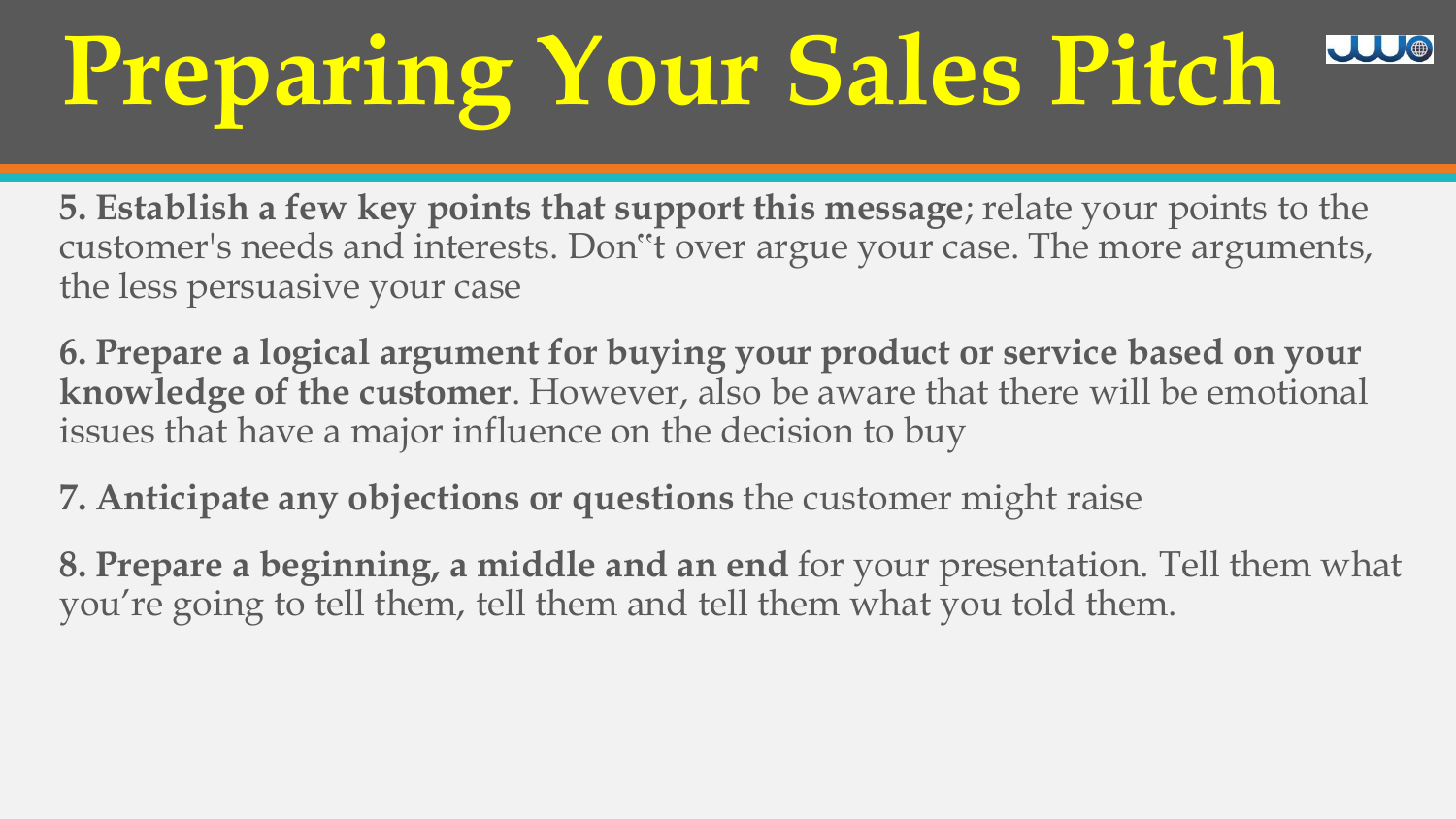**9. Collate any facts and evidence** to support your argument: for example, product samples, brochures or customer testimonials. Make sure your samples work.

**10. Rehearse your pitch** until you are satisfied. Practice makes perfect

**11. Think about how you are going to close**. You must look for commitment; either to an order, or the next phase of the sales process

Make sure when you present your pitch you remind the customer of what was discussed in prior meetings.

**This shows you were listening.**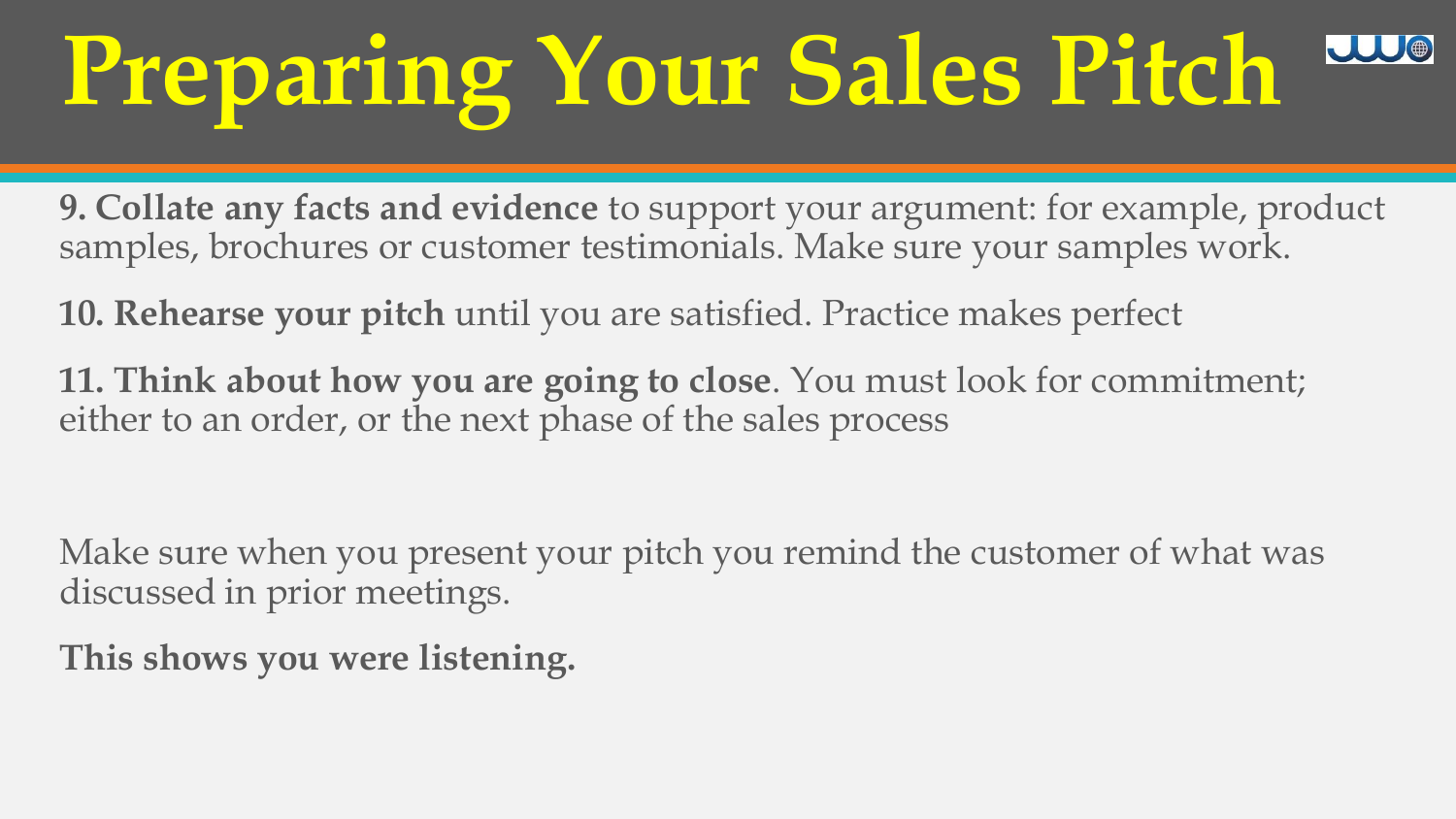**Sell benefits.** 

Finally, during your pitch remember to trial close.

**Trial closing is a process of asking questions during your sales pitch to get feedback on how the customer is feeling.** 

*"How does that sound?",* 

*"Is that the kind of thing you are looking for?",* 

*"How do you feel about that?"*

are all examples of trial closes.

Keep asking for feedback and don't forget the final close at the end.

**70%** of salespeople don't ask because they fear rejection. Don't be one of them.